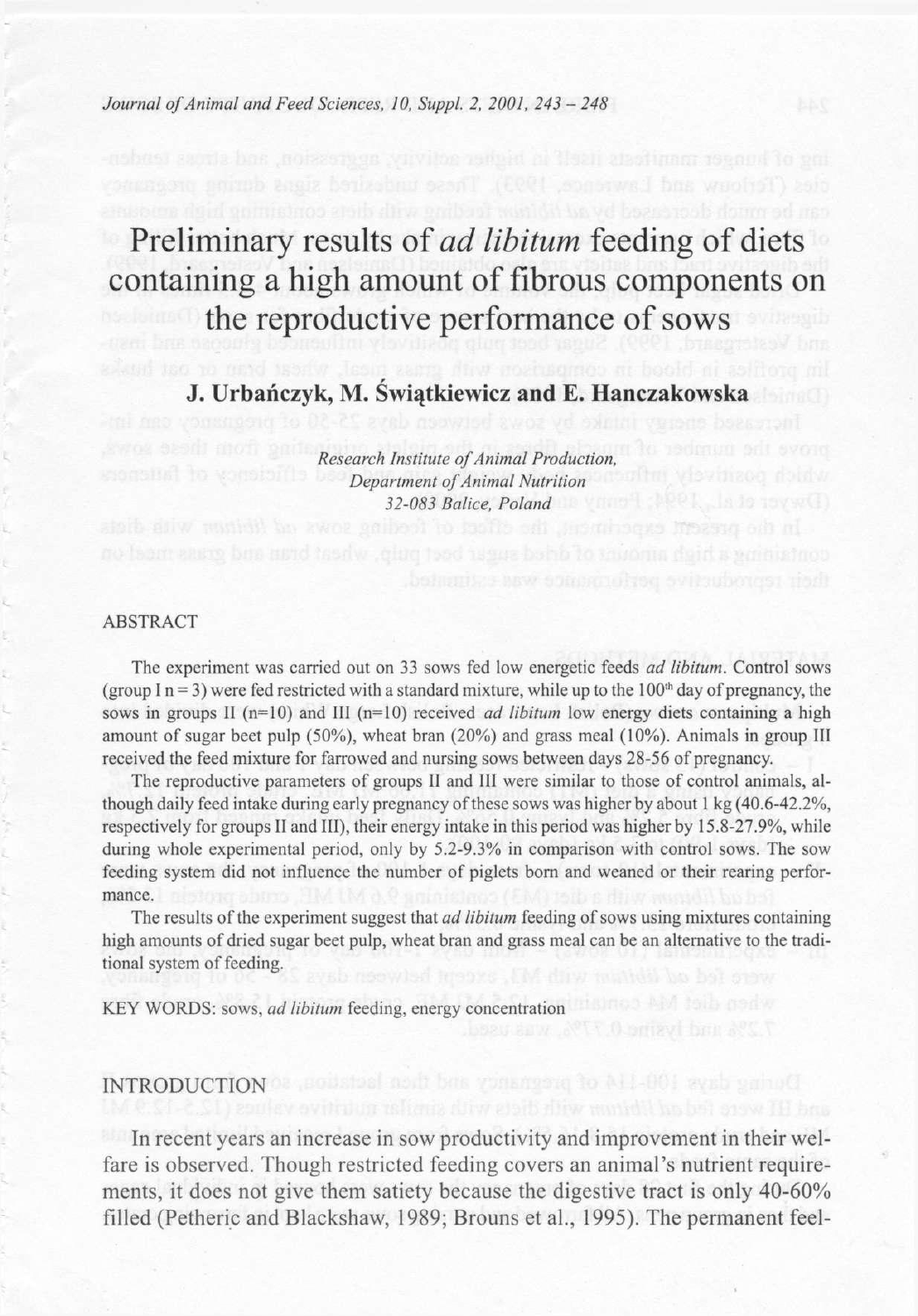ing of hunger manifests itself in higher activity, aggression, and stress tendencies (Terlouw and Lawrence, 1993). These undesired signs during pregnancy can be much decreased by *ad libitum* feeding with diets containing high amounts of fibre, which prevents excessive energy intake by sows. Much better filling of the digestive tract and satiety are also obtained (Danielsen and Vestergaard, 1999).

Dried sugar beet pulp, the volume of which grows about 4-4.5 times in the digestive tract, seems to be the best source of crude fibre for sows (Danielsen and Vestergaard, 1999). Sugar beet pulp positively influenced glucose and insulin profiles in blood in comparison with grass meal, wheat bran or oat husks (Danielsen and Vestergaard, 1999).

Increased energy intake by sows between days 25-50 of pregnancy can improve the number of muscle fibres in the piglets originating from these sows, which positively influences body weight gain and feed efficiency of fatteners (Dwyer et al., 1994; Penny and Varley, 2000).

In the present experiment, the effect of feeding sows *ad libitum* with diets containing a high amount of dried sugar beet pulp, wheat bran and grass meal on their reproductive performance was estimated.

## MATERIAL AND METHODS

Multiparous sows (Polish Landrace x Polish Large White) were divided into 3 groups:

- I control (13 sows) restricted feeding between day 1 and 100 day of pregnancy using a diet (Ml) containing 11.66 MJ ME, crude protein 12.7%, crude fibre 5.7% and lysine 0.56%. Daily feed intake ranged from 2.5 kg (days 1-90) to 3.5 kg (days 90-100),
- $II -$  experimental (10 sows) from days 1-100 of pregnancy, the sows were *fed ad libitum* with a diet (M3) containing 9.6 MJ ME, crude protein 12.2%, crude fibre 13.7% and lysine 0.57%,
- $III -$  experimental (10 sows) from days 1-100 day of pregnancy, the sows were fed *ad libitum* with M3, except between days 28 - 56 of pregnancy, when diet M4 containing, 12.5 MJ ME, crude protein 15.8%, crude fibre  $7.2\%$  and lysine  $0.77\%$ , was used.

During days 100-114 of pregnancy and then lactation, sows from groups II and III were fed *ad libitum* with diets with similar nutritive values (12.5-12.9 MJ ME and crude protein 15.8-16.5%). Sows from group I received limited amounts of the same feeds.

During the first 28 days of pregnancy the sows were housed in individual cages and then in group pens. All farrowed and nursing sows were kept in farrowing crates.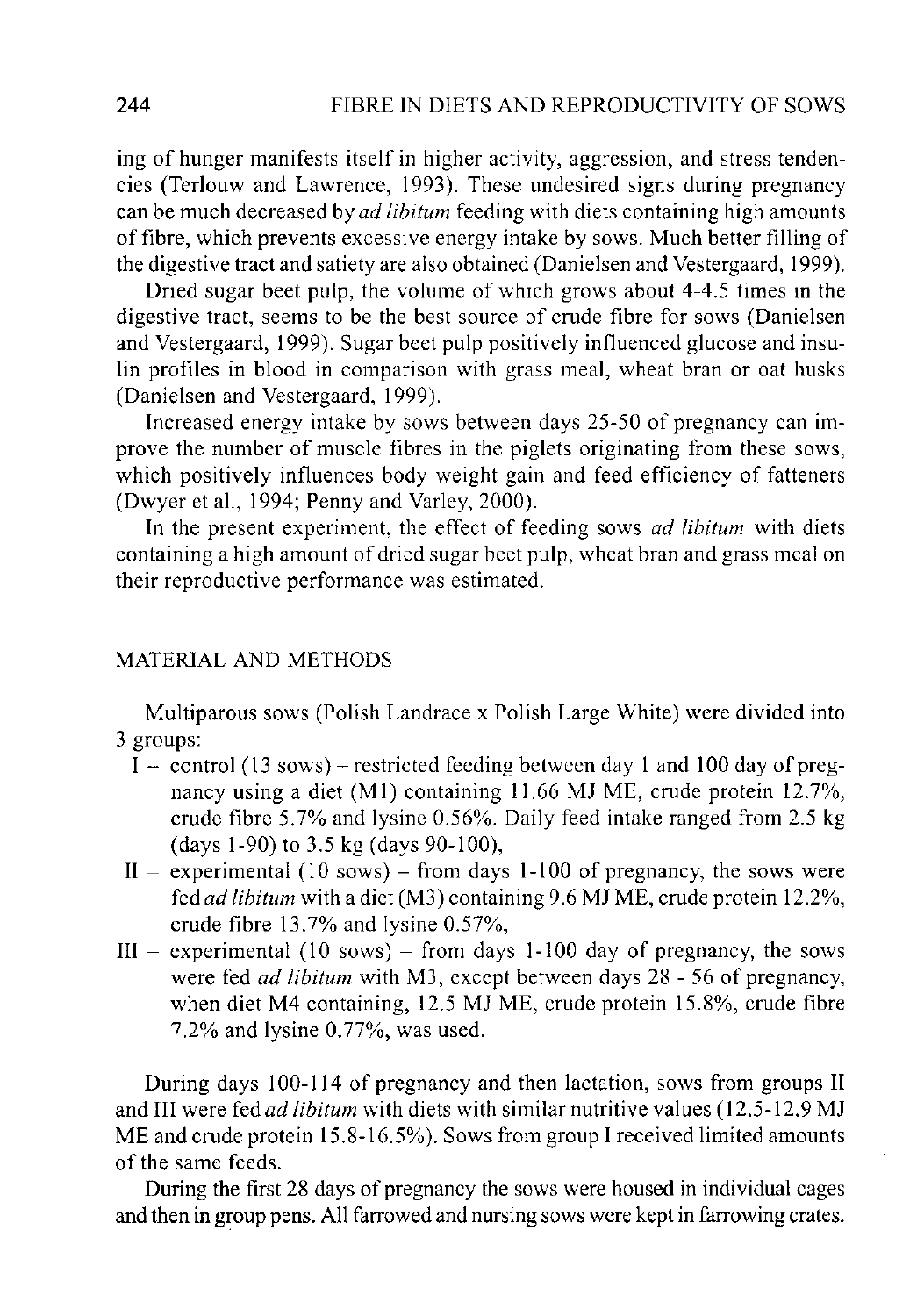# URBANCZYK J. ET AL. 245

Results of reproductive performance of sows

One-way analysis of variance and multiple range test were used to assess the results.

## RESULTS

The results of sows' reproductive performance (Table 1) indicate that experimental sows fed *ad libitum* with low energy diets until day 100 of pregnancy achieved reproductive indexes similar to those of the control group.

After weaning piglets, the average body weight of sows did not significantly differ between groups and ranged from 215 kg in the controls to 224 kg in group III. Body weight gain from mating to weaning ranged from 22 to 27 kg. Significant differences were observed in body weight lost during lactation: 28, 19, and 40 kg, respectively for groups I, II and III.

TABLE 1

| Item                                    | Groups              |                          |                     | <b>SEM</b> |
|-----------------------------------------|---------------------|--------------------------|---------------------|------------|
|                                         | I                   | П                        | Ш                   |            |
| Body weight at mating, kg               | 191                 | 191                      | 202                 | 3.61       |
| Body weight at 100 day of pregnancy, kg | 244                 | 238                      | 262                 | 5.05       |
| Body weight after farrowing, kg         | 243                 | 238                      | 264                 | 4.36       |
| Body weight after weanning, kg          | 215                 | 219                      | 224                 | 4.27       |
| Average body weight gain, kg            |                     |                          |                     |            |
| mating - farrowing                      | 52                  | 47                       | 62                  | 2.76       |
| $mating - weaning$                      | 24                  | 28                       | 22                  | 2.48       |
| Body weight lost during lactation, kg   | 28 <sup>AB</sup>    | 194                      | 40 <sup>h</sup>     | 1.86       |
| Average daily feed intake, kg           |                     |                          |                     |            |
| 1-100 day of pregnancy                  | $2.56^{\circ}$      | 3.60 <sup>B</sup>        | 3.64 <sup>8</sup>   | 0.04       |
| 100-114 day of pregnancy                | 3.97                | 4.21                     | 3.87                | 0.11       |
| 1-114 day of pregnancy                  | 2.78 <sup>A</sup>   | 3.70 <sup>B</sup>        | 3.66 <sup>B</sup>   | 0.04       |
| lactation                               | 4.59 <sup>bB</sup>  | $4.06^{aAD}$             | 3.74 <sup>4</sup>   | 0.07       |
| total                                   | $3.11^$             | 3.77 <sup>B</sup>        | 3.67 <sup>B</sup>   | 0.03       |
| Average daily energy intake, MJ         |                     |                          |                     |            |
| 1-100 day of pregnancy                  | 29.86 <sup>aA</sup> | $34.57^{b}$ <sup>B</sup> | 38.19 <sup>CB</sup> | 0.44       |
| 100-114 day of pregnancy                | 51.20               | 52.56                    | 52.21               | 1.06       |
| 1-114 day of pregnancy                  | 33.00 <sup>A</sup>  | 37.18 <sup>B</sup>       | 40.16 <sup>B</sup>  | 0.40       |
| lactation                               | 59.26 <sup>B</sup>  | 50.75 <sup>A</sup>       | 47 23 <sup>^</sup>  | 0.85       |
| total                                   | 37.93 <sup>A</sup>  | 39.90 <sup>AB</sup>      | 41.46 <sup>B</sup>  | 0.32       |

 $A_0 = P < 0.05$ ;  $A_0 = P < 0.01$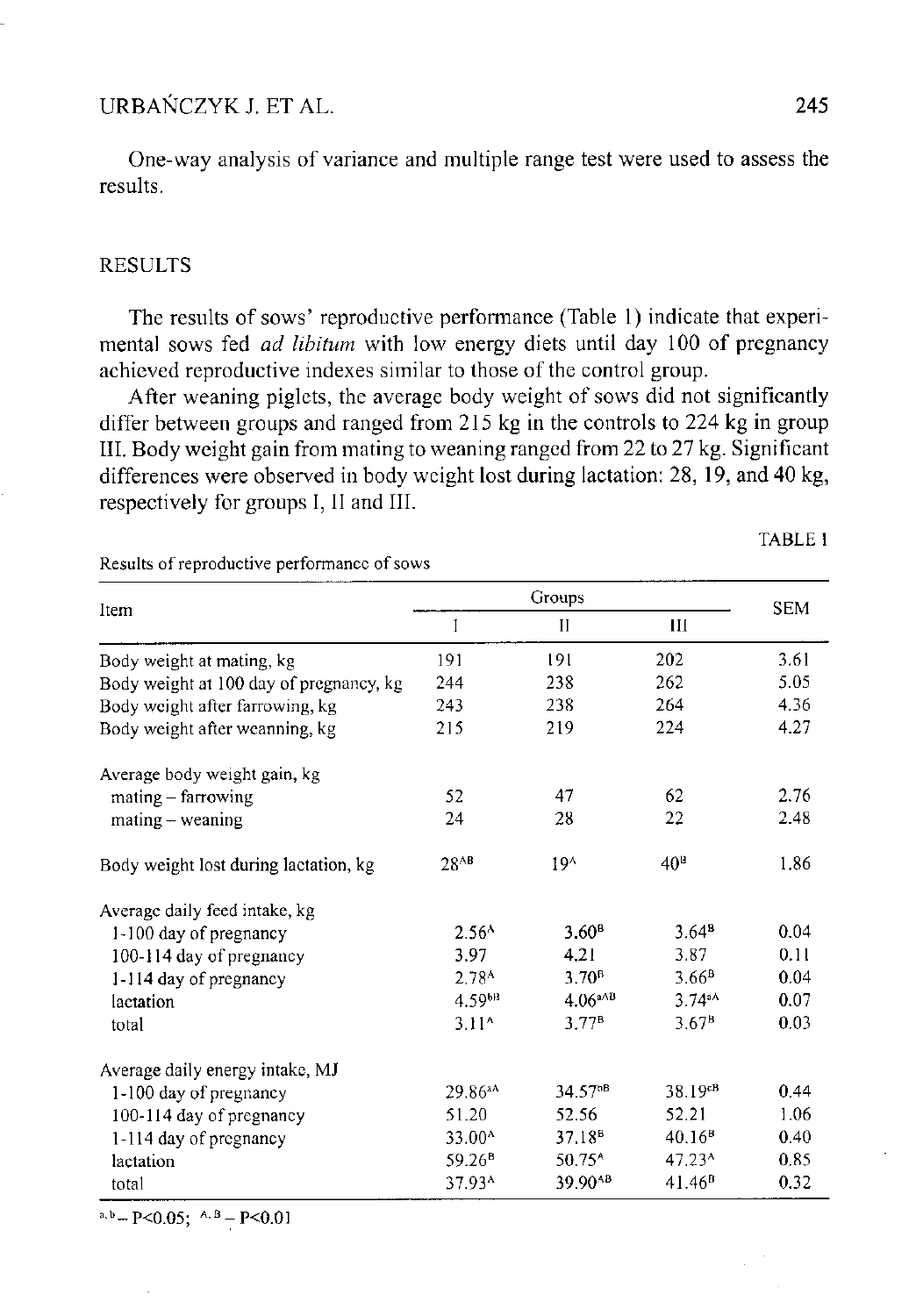# 246 FIBRE IN DIETS AND REPRODUCTIVITY OF SOWS

TABLE 2

Sows in groups II and III fed *ad libitum* had a higher daily feed intake in comparison with the control group: by 1.04 kg and 1.08 kg during 100 days of pregnancy, and by 0.66 kg and 0.56 kg over the entire experimental period ( $P<0.01$ ). During lactation sows from the control group consumed the highest amount of feed (4.59 kg), while the smallest consumption was by sows in group III (3.74 kg). The mean values were significantly different. The biggest difference in energy intake, in comparison with the control group (29.15 MJ/d), was observed between days 28 and 56 of pregnancy and amounted to 32.6% in group II and 74.2% in group III.

*Ad libitum* feeding of sows did not influence the number of piglets born and weaned or their rearing performance (Table 2).

| Item                               |      | Groups |                | <b>SEM</b> |
|------------------------------------|------|--------|----------------|------------|
|                                    |      | П      | $\mathbf{III}$ |            |
| Litter size, no                    | 10.1 | 9.5    | 10.2           | 0.38       |
| Mortality, no, %                   | 9.16 | 5.26   | 8.82           |            |
| Number of weaned piglets in litter | 9.16 | 9.00   | 9.30           |            |
| Average body weight of piglet, kg  |      |        |                |            |
| at 1 day<br>æs                     | 1.59 | 1.54   | 1.66           | 0.04       |
| at 21 day<br>æc                    | 5.51 | 5.68   | 5.64           | 0.16       |
| at 28 day<br>RC.                   | 6.84 | 7.03   | 6.59           | 0.19       |
| Average daily weight gains, g/d    |      |        |                |            |
| $1-21$ day<br>99                   | 196  | 207    | 197            | 6.79       |
| 21-28 day<br>œ                     | 195  | 194    | 139            | 13.29      |
| $1-28$ day                         | 192  | 204    | 180            | 6.96       |

Results of piglets rearing, 1-28 days

#### DISCUSSION

Sows in groups II and III, fed *ad libitum* with experimental diets, achieved reproductive parameters similar to the control group. The daily feed intake of these sows during early pregnancy was about 1 kg higher (40.6-42.2%), respectively for group II and III), though the energy intake in this period was higher by 15.8-27.9% and during whole experimental period by 5.2-9.3% only in comparison with the control animals.

The obtained results are consistent with the observations of Stewart et al. (1993), Brouns and Edwards (1994), Sadler et al. (1994), Brouns et al. (1995), and Whittaker et al. (2000) who fed sows *ad libitum* using diets with a 50% or higher content of sugar beet pulp.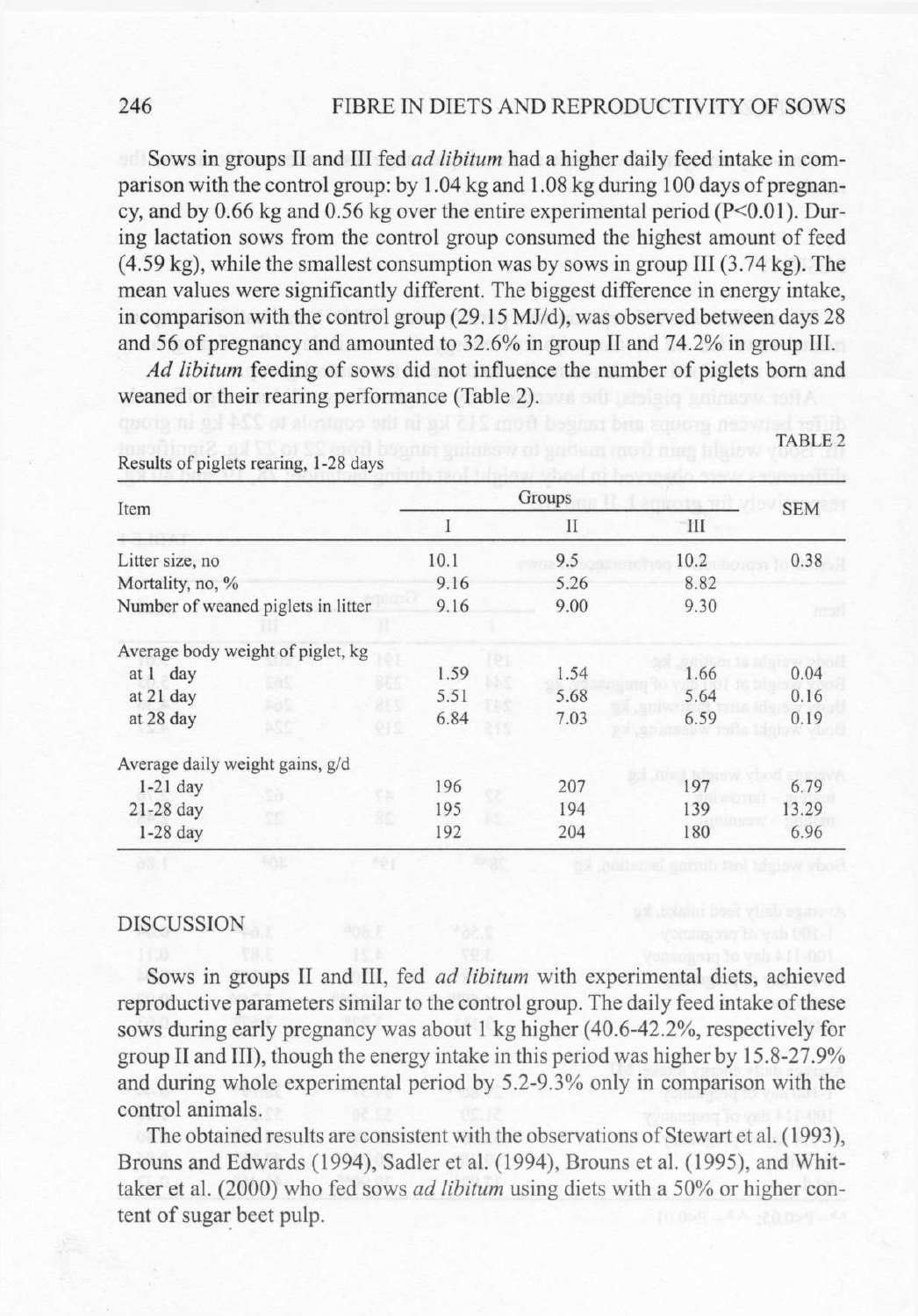# URBANCZYK J. ET AL. 247

The significantly lower feed intake observed during advanced pregnancy in group III and during lactation in groups II and III is unexpected. A similar effect was also noticed by Whittaker et al. (2000). This could be a possible result of excess energy intake between days 28 and 56 of pregnancy in comparison with control sows.

In the present experiment, intensive feeding of sows between weeks 4-8 of pregnancy (Dwyer et al., 1994; Penny and Varley, 2000) improved the body weight of the piglets that were born and weaned, but caused undesired weight gain of sows during pregnancy (62 kg) and weight lost during lactation (40 kg), which increased feeding cost.

# **CONCLUSIONS**

The results of the present experiment showed that *ad libitum* feeding of sows in early pregnancy using low energy diets with a high amount of sugar beet pulp, wheat bran and grass meal can be an alternative to the traditional feeding system.

### REFERENCES

- Brouns F., Edwards S.A., 1994. Social rank and feeding behaviour of group-housed sows fed competitively or ad libitum. Appl. Anim. Behav. Sci. 39, 225-235
- Brouns F., Edwards S.A., English P.R., 1995. Influence of fibrous feed ingredients on voluntary intake of dry sows. Anim. Feed Sci. Tech. 54, 301-313
- Danielsen V., Vestergaard E.M., 1999. Dietary fibre for pregnant sows effect on performance and behaviour. Proceedings of 50<sup>th</sup> Annual Meeting of the EAAP, Zurich, pp. 1-7
- Dwyer CM. , Stickland N.C., Fletcher J.M., 1994. The influence of maternal nutrition on muscle fiber number development in the porcine fetus and on subsequent postnatal growth. J. Anim. Sci. 72, 911-917
- Penny P.C., Varley M.A., 2000. The effect of feeding sows an increased feed level from day 28-56 of gestation on progeny performance. Proc. Brit. Soc. Anim. Sci. p. 104 (Abstr.)
- Petherick J.C., Blackshaw J.K., 1989. A note on the effect of feeding regime on the performance of sows in a novel group - housing system. Anim. Prod. 49, 523-526
- Sadler A.D., Close W.H., Perrott G., 1994. The inclusion of pressed beet pulp in the diet of pregnant sows fed ad libitum during the last 8 weeks of pregnancy. Proceedings of the 45<sup>th</sup> Annual Meeting of the EAAP, Edinburgh, p. 329 (Abstr.)
- Stewart A.H., Edwards S.A., Brouns F., English P.R., 1993. An assessment of the effect of feeding system on the production and social organization of group - housed gilts. Anim. Prod. 56, 422 (Abstr. 15)
- Terlouw E.M.C., Lawrence A.B. 1993. Long-term effects of food allowance and housing on development of stereotypies in pigs. Appl. Anim. Behav. Sci. 38, 103-126
- Whittaker X., Edwards S.A., Spoolder H.A.M., Corning S., Lawrence A.B., 2000. The performance of group - housed sows offered a high fiber diet ad libitum. Anim. Sci. 70, 85-93